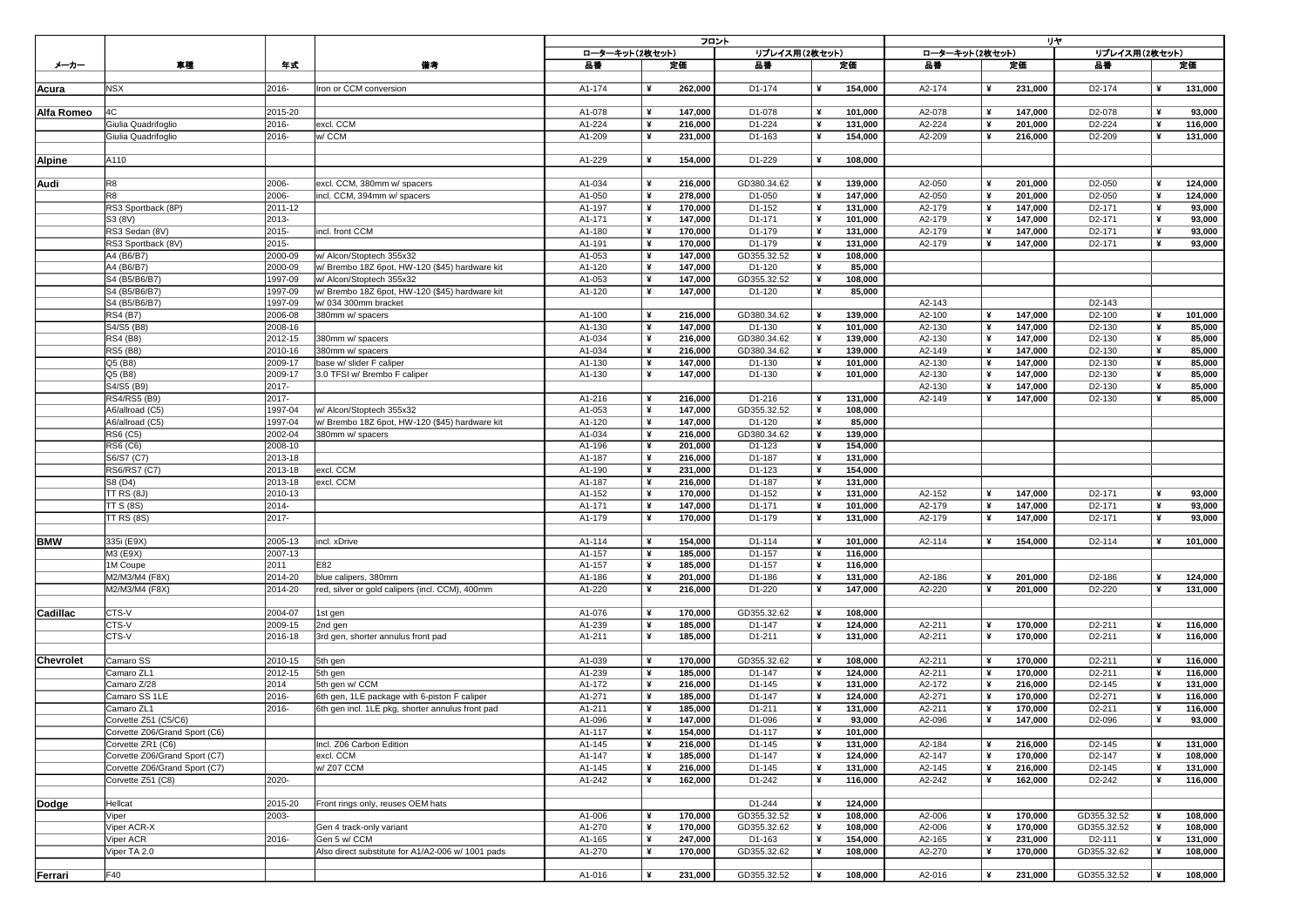|                |                           |    |         |                                                  | フロント          |                |         |               |   |         | リヤ             |  |         |                                 |                       |         |  |  |
|----------------|---------------------------|----|---------|--------------------------------------------------|---------------|----------------|---------|---------------|---|---------|----------------|--|---------|---------------------------------|-----------------------|---------|--|--|
|                |                           |    |         |                                                  |               | ローターキット(2枚セット) |         | リプレイス用(2枚セット) |   |         | ローターキット(2枚セット) |  |         | リプレイス用(2枚セット)                   |                       |         |  |  |
|                |                           |    |         |                                                  |               |                |         |               |   |         |                |  |         |                                 |                       |         |  |  |
| メーカー           |                           | 車種 | 年式      | 備考                                               | 品番            |                | 定価      | 品番            |   | 定価      | 品番             |  | 定価      | 品番                              |                       | 定価      |  |  |
|                | 246 Dino                  |    |         | 5-lug only                                       |               |                |         |               |   |         | A2-068         |  | 124,000 |                                 |                       |         |  |  |
|                | Mondial                   |    |         |                                                  | A1-070        | ¥              | 201,000 | D1-070        | ¥ | 101,000 |                |  |         |                                 |                       |         |  |  |
|                | 308 GTB/GTS               |    |         | BBK includes calipers, F + R rotors, pads, lines | <b>BK-021</b> | ¥              | 693,000 | D1-021        | ¥ | 101,000 | A2-021         |  | 185,000 | D <sub>2</sub> -021             | ¥                     | 77,000  |  |  |
|                | 328 GTB/GTS               |    |         |                                                  | A1-070        | ¥              | 201,000 | D1-070        | ¥ | 101,000 |                |  |         |                                 |                       |         |  |  |
|                |                           |    |         |                                                  |               |                |         |               |   |         |                |  |         |                                 |                       |         |  |  |
|                | 348/F355                  |    |         |                                                  | A1-002        | ¥              | 185,000 | D1-002        |   | 116,000 |                |  |         |                                 |                       |         |  |  |
|                | 355 Challenge             |    |         |                                                  | A1-054        | ¥              | 216,000 | GD355.32.52   | ¥ | 108,000 | A2-054         |  | 201,000 | GD355.32.52                     |                       | 108,000 |  |  |
|                | 360                       |    |         |                                                  | A1-001        | $\mathbf{r}$   | 185,000 | D1-001        | ¥ | 116,000 | A1-001         |  | 185,000 | D1-001                          |                       | 116,000 |  |  |
|                | 360 Challenge Stradale    |    |         |                                                  | A1-133        | ¥              | 293,000 | D1-133        | ¥ | 154,000 | A2-110         |  | 278,000 | D <sub>2</sub> -110             |                       | 131,000 |  |  |
|                |                           |    |         |                                                  |               |                |         |               |   |         |                |  |         |                                 |                       |         |  |  |
|                | 360 Modena Challenge      |    |         |                                                  | A1-015        | ¥              | 216,000 | GD355.32.52   | ¥ | 108,000 | A2-015         |  | 201,000 | D <sub>2</sub> -015             | ¥                     | 108,000 |  |  |
|                | F430                      |    |         | excl. CCM                                        | A1-001        | ¥              | 185,000 | D1-001        |   | 116,000 | A1-001         |  | 185,000 | D1-001                          | -¥                    | 116,000 |  |  |
|                | F430                      |    |         | w/ CCM                                           | A1-133        | ¥              | 293,000 | D1-133        | ¥ | 154,000 | A2-110         |  | 278,000 | D <sub>2</sub> -110             | $\mathbf{\mathbf{y}}$ | 131,000 |  |  |
|                | 430 Scuderia              |    |         |                                                  | A1-110        | $\frac{1}{2}$  | 293,000 | D1-110        | ¥ | 154,000 | A2-110         |  | 278,000 | D <sub>2</sub> -110             | ¥                     | 131,000 |  |  |
|                |                           |    |         |                                                  |               |                |         |               |   |         |                |  |         |                                 |                       |         |  |  |
|                | F430 Challenge            |    |         |                                                  | A1-102        | ¥              | 293,000 | D1-110        | ¥ | 154,000 | A2-102         |  | 278,000 | D <sub>2</sub> -10 <sub>2</sub> | ¥                     | 131,000 |  |  |
|                | 458 Italia                |    |         |                                                  | A1-111        | ¥              | 293,000 | D1-111        |   | 154,000 | A2-111         |  | 278,000 | D <sub>2</sub> -111             | ¥                     | 131,000 |  |  |
|                | 458 Speciale              |    |         |                                                  | A1-111        | ¥              | 293,000 | D1-111        |   | 154,000 | A2-161         |  | 278,000 | D <sub>2</sub> -111             |                       | 131,000 |  |  |
|                | 458 Challenge             |    |         |                                                  | A1-183        | ¥              | 293,000 | D1-183        |   | 154,000 | A2-183         |  | 278,000 | GD380.34.62                     |                       | 139,000 |  |  |
|                |                           |    |         |                                                  |               |                |         |               |   |         |                |  |         |                                 |                       |         |  |  |
|                | 488 GTB/Pista             |    |         |                                                  | A1-111        | ¥              | 293,000 | D1-111        | ¥ | 154,000 | A2-161         |  | 278,000 | D <sub>2</sub> -111             |                       | 131,000 |  |  |
|                | 488 Challenge             |    |         |                                                  | A1-183        | ¥              | 293,000 | D1-183        |   | 154,000 | A2-183         |  | 278,000 | D2-183                          |                       | 154,000 |  |  |
|                | <b>F8 Tributo</b>         |    |         |                                                  | A1-111        | ¥              | 293,000 | D1-111        |   | 154,000 | A2-161         |  | 278,000 | D <sub>2</sub> -111             |                       | 131,000 |  |  |
|                | Daytona                   |    |         | Uses OEM hats, inquire                           |               |                |         | D1-037        |   | 147,000 |                |  |         |                                 |                       |         |  |  |
|                |                           |    |         |                                                  |               |                |         |               |   |         |                |  |         |                                 |                       |         |  |  |
|                | 456M/550/575M             |    |         |                                                  | A1-003        | ¥              | 185,000 | D1-003        |   | 116,000 |                |  |         |                                 |                       |         |  |  |
|                | 599 GTB                   |    |         | w/ CCM                                           | A1-075        | ¥              | 293,000 | D1-110        | ¥ | 154,000 | A2-075         |  | 278,000 | D1-111                          | ¥                     | 154,000 |  |  |
|                | FF/GTC4Lusso              |    |         | incl. GTC4Lusso T                                | A1-111        |                | 293,000 | D1-111        |   | 154,000 | A2-111         |  | 278,000 | D <sub>2</sub> -111             |                       | 131,000 |  |  |
|                | F12berlinetta             |    |         |                                                  | A1-111        |                | 293.000 | D1-111        |   | 154,000 | A2-111         |  | 278,000 | D <sub>2</sub> -111             |                       | 131,000 |  |  |
|                |                           |    |         |                                                  |               |                | ---,--  |               |   |         |                |  |         |                                 |                       |         |  |  |
|                | F12tdf                    |    |         |                                                  | A1-111        | ¥              | 293,000 | D1-111        | ¥ | 154,000 | A2-161         |  | 278,000 | D <sub>2</sub> -111             |                       | 131,000 |  |  |
|                | 812 Superfast             |    |         | incl. GTS                                        | A1-111        |                | 293,000 | D1-111        |   | 154,000 | A2-161         |  | 278,000 | D <sub>2</sub> -111             |                       | 131,000 |  |  |
|                | California                |    |         |                                                  | A1-261        |                | 293,000 | D1-163        |   | 154,000 | A2-111         |  | 278,000 | D <sub>2</sub> -111             |                       | 131,000 |  |  |
|                | Portofino                 |    |         |                                                  | A1-278        |                | 293,000 | D1-110        |   | 154,000 | A2-278         |  | 278,000 | D <sub>2</sub> -111             |                       | 131,000 |  |  |
|                |                           |    |         |                                                  |               |                |         |               |   |         |                |  |         |                                 |                       |         |  |  |
|                |                           |    |         |                                                  |               |                |         |               |   |         |                |  |         |                                 |                       |         |  |  |
| Ford           | Focus RS                  |    |         | Mk III                                           | A1-169        |                | 147,000 | D1-169        |   | 116,000 | A2-169         |  | 131,000 | D <sub>2</sub> -169             |                       | 93,000  |  |  |
|                | GT                        |    | 2005-06 |                                                  | A1-043        | $\rightarrow$  | 216,000 | D1-043        |   | 108,000 | A2-043         |  | 216,000 | D <sub>2</sub> -043             |                       | 108,000 |  |  |
|                |                           |    |         |                                                  |               |                |         |               |   |         |                |  |         |                                 |                       |         |  |  |
|                | Mustang (SN95)            |    |         | Cobra, Bullitt, Mach 1 (PBR or Brembo caliper)   | A1-011        |                | 147,000 | D1-011        |   | 101,000 |                |  |         |                                 |                       |         |  |  |
|                | Mustang Cobra R (SN95)    |    |         | PBR or Brembo caliper                            | A1-011        |                | 147,000 | D1-011        |   | 101,000 |                |  |         |                                 |                       |         |  |  |
|                | Mustang (S197)            |    |         | GT500, Boss 302, GT w/ Brembo                    | A1-081        | ¥              | 147,000 | D1-081        |   | 108,000 | A2-081         |  | 131,000 | D2-081                          |                       | 85,000  |  |  |
|                | Mustang GT500 (S197)      |    | 2013-14 | $\vert$ w/ 5.8L engine                           | A1-091        |                | 170,000 | D1-091        |   | 131,000 |                |  |         |                                 |                       |         |  |  |
|                |                           |    |         |                                                  |               |                |         |               |   |         |                |  |         |                                 |                       |         |  |  |
|                | Mustang FR500S (S197)     |    |         |                                                  | A1-112        | ¥              | 170,000 | GD355.32.52   | ¥ | 108,000 | A2-081         |  | 131,000 | D2-081                          |                       | 85,000  |  |  |
|                | Mustang GT, Mach 1 (S550) |    | 2015-   | w/ Perf. Package Brembo front caliper            | A1-067        |                | 170,000 | D1-067        |   | 131,000 |                |  |         |                                 |                       |         |  |  |
|                | Shelby GT350              |    | 2016-20 | incl. GT350R                                     | A1-162        | ¥              | 185,000 | D1-162        |   | 131,000 | A2-162         |  | 185,000 | D2-162                          |                       | 131,000 |  |  |
|                |                           |    |         |                                                  |               |                |         |               |   |         |                |  |         |                                 |                       |         |  |  |
|                |                           |    |         |                                                  |               |                |         |               |   |         |                |  |         |                                 |                       |         |  |  |
| <b>Genesis</b> | G70                       |    | 2019-   | w/ Brembo                                        | A1-204        | ¥              | 147,000 | D1-204        |   | 101,000 | A2-204         |  | 147,000 | D2-204                          |                       | 101,000 |  |  |
|                |                           |    |         |                                                  |               |                |         |               |   |         |                |  |         |                                 |                       |         |  |  |
| Honda          | Civic Type R FK2          |    |         |                                                  | A1-166        |                | 124,000 | D1-047        |   | 101,000 |                |  |         |                                 |                       |         |  |  |
|                | Civic Type R FK8          |    | 2015-   |                                                  | A1-166        | ¥              | 124,000 | D1-047        |   | 101,000 | A2-166         |  | 124,000 | D <sub>2</sub> -166             |                       | 93,000  |  |  |
|                |                           |    |         |                                                  |               |                |         |               |   |         |                |  |         |                                 |                       |         |  |  |
|                | S2000                     |    |         |                                                  | A1-104        |                | 124,000 | D1-104        |   | 77,000  |                |  |         |                                 |                       |         |  |  |
|                |                           |    |         |                                                  |               |                |         |               |   |         |                |  |         |                                 |                       |         |  |  |
| <b>Hyundai</b> | Veloster N                |    | 2019-   | 2019-20 w/ PP                                    | A1-217        | ¥              | 147,000 | D1-217        | ¥ | 93,000  | A2-217         |  | 147,000 | D2-217                          |                       | 101,000 |  |  |
|                |                           |    |         |                                                  |               |                |         |               |   |         |                |  |         |                                 |                       |         |  |  |
|                |                           |    |         |                                                  |               |                |         |               |   |         |                |  |         |                                 |                       |         |  |  |
| Kia            | Stinger GT                |    | 2018-   |                                                  | A1-204        | ¥              | 147,000 | D1-204        | ¥ | 101,000 | A2-204         |  | 147,000 | D <sub>2</sub> -204             |                       | 101,000 |  |  |
|                |                           |    |         |                                                  |               |                |         |               |   |         |                |  |         |                                 |                       |         |  |  |
| Lamborghini    | Aventador                 |    |         | Iron conversion                                  | A1-119        |                | 293,000 | D1-119        |   | 154,000 | A2-119         |  | 293,000 | D <sub>2</sub> -119             |                       | 154,000 |  |  |
|                |                           |    |         |                                                  |               |                |         |               |   |         |                |  |         |                                 |                       |         |  |  |
|                | Gallardo                  |    | 2004-08 | 1st gen, 380mm w/ spacers                        | A1-034        |                | 216,000 | GD380.34.62   |   | 139,000 | A2-034         |  | 170,000 | D <sub>2</sub> -034             |                       | 116,000 |  |  |
|                | Gallardo                  |    | 2009-12 | 2nd gen, 380mm w/ spacers                        | A1-034        | -¥             | 216,000 | GD380.34.62   | ¥ | 139,000 | A2-050         |  | 201,000 | D <sub>2</sub> -050             |                       | 124,000 |  |  |
|                | Gallardo                  |    | 2009-12 | w/ CCM, 394mm w/ spacers                         | A1-050        | $\rightarrow$  | 278,000 | D1-050        |   | 147,000 | A2-050         |  | 201,000 | D <sub>2</sub> -050             |                       | 124,000 |  |  |
|                | Gallardo Super Trofeo     |    |         |                                                  | A1-168        |                | 285,000 | D1-168        |   | 178,000 | A2-168         |  | 285,000 | D <sub>2</sub> -168             |                       | 131,000 |  |  |
|                |                           |    |         |                                                  |               |                |         |               |   |         |                |  |         |                                 |                       |         |  |  |
|                | Huracan LP580-2 & Evo RWD |    |         | w/ iron rotors, 380mm w/ spacers                 | A1-034        | ¥              | 216,000 | GD380.34.62   |   | 139,000 | A2-050         |  | 201,000 | D <sub>2</sub> -050             |                       | 124,000 |  |  |
|                | Huracan                   |    |         | w/ CCM, 394mm w/ spacers                         | A1-050        | ¥              | 278,000 | D1-050        |   | 147,000 | A2-050         |  | 201,000 | D <sub>2</sub> -050             |                       | 124,000 |  |  |
|                | Huracan                   |    |         | w/ center lock wheels, 394mm w/ spacers          | A1-205        |                | 293,000 | D1-050        |   | 147,000 | A2-205         |  | 231,000 | D <sub>2</sub> -050             |                       | 124,000 |  |  |
|                |                           |    |         |                                                  |               |                |         | D1-228        |   | 185,000 |                |  |         | D2-228                          |                       |         |  |  |
|                | Huracan Super Trofeo      |    |         | Use factory center hats                          |               |                |         |               |   |         |                |  |         |                                 |                       | 139,000 |  |  |
|                | Murcielago                |    | 2005-10 | 8-pot front caliper                              | A1-097        |                | 247,000 | GD380.34.62   |   | 139,000 | A2-097         |  | 201,000 | GD355.32.52                     |                       | 108,000 |  |  |
|                | Murcielago                |    | 2002-04 | 4-pot front caliper                              | A1-098        |                | 247,000 | GD355.32.52   |   | 108,000 | A2-098         |  | 201,000 | D2-034                          |                       | 116,000 |  |  |
|                |                           |    |         |                                                  |               |                |         |               |   |         |                |  |         |                                 |                       |         |  |  |
|                | 540C & 570 GT             |    |         | w/o CCM, 380mm w/ spacers, D1598 rear            |               |                |         | D1-023        |   |         | A2-023         |  |         |                                 |                       |         |  |  |
| <b>McLaren</b> |                           |    |         |                                                  | A1-023        |                | 216,000 |               |   | 147,000 |                |  | 185,000 | D <sub>2</sub> -023             |                       | 124,000 |  |  |
|                | 570S & GT                 |    |         | w/ CCM                                           | A1-159        | $\mathbf{Y}$   | 293,000 | D1-159        |   | 154,000 | A2-159         |  | 278,000 | D <sub>2</sub> -159             |                       | 139,000 |  |  |
|                | 600LT                     |    |         |                                                  | A1-206        |                | 293,000 | D1-206        |   | 154,000 | A2-159         |  | 278,000 | D <sub>2</sub> -159             |                       | 139,000 |  |  |
|                | 620R                      |    |         |                                                  | A1-264        |                | 293,000 | D1-206        |   | 154,000 | A2-264         |  | 293,000 | D <sub>2</sub> -159             |                       | 139,000 |  |  |
|                | 650S                      |    |         |                                                  | A1-159        |                | 293,000 | D1-159        |   |         | A2-159         |  | 278,000 | D <sub>2</sub> -159             |                       |         |  |  |
|                |                           |    |         |                                                  |               |                |         |               |   | 154,000 |                |  |         |                                 |                       | 139,000 |  |  |
|                | 675LT                     |    |         |                                                  | A1-159        |                | 293,000 | D1-159        |   | 154,000 | A2-159         |  | 278,000 | D <sub>2</sub> -159             |                       | 139,000 |  |  |
|                | 720S                      |    |         |                                                  | A1-206        |                | 293,000 | D1-206        | ¥ | 154,000 | A2-159         |  | 278,000 | D <sub>2</sub> -159             |                       | 139,000 |  |  |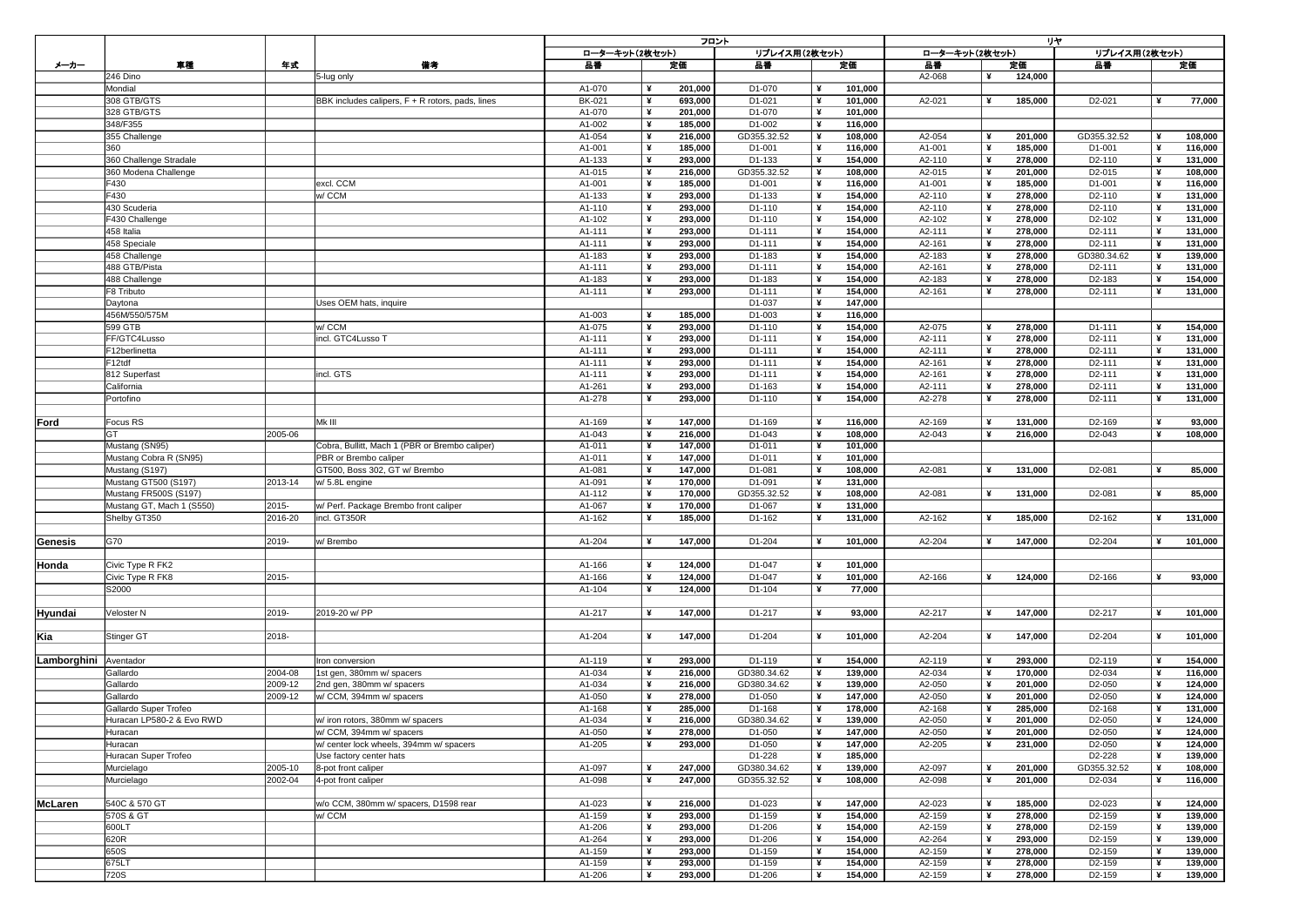|                  |                              |               |                                              |                | フロント | リヤ            |          |   |                |          |  |               |                     |  |         |
|------------------|------------------------------|---------------|----------------------------------------------|----------------|------|---------------|----------|---|----------------|----------|--|---------------|---------------------|--|---------|
|                  |                              |               |                                              | ローターキット(2枚セット) |      | リプレイス用(2枚セット) |          |   | ローターキット(2枚セット) |          |  | リプレイス用(2枚セット) |                     |  |         |
|                  |                              |               |                                              |                |      |               |          |   |                |          |  |               |                     |  |         |
| メーカー             | 車種                           | 年式            | 備考                                           | 品番             |      | 定価            | 品番       |   | 定価             | 品番       |  | 定価            | 品番                  |  | 定価      |
|                  | 765LT                        |               | F pad shapes 4003 (std) or 1382 (Senna)      | A1-206         |      | 293,000       | D1-206   |   | 154,000        | A2-159   |  | 278,000       | D <sub>2</sub> -159 |  | 139,000 |
|                  | <b>MP4-12C</b>               |               | w/o CCM, 380mm w/ spacers, D1598 rear        | A1-023         |      | 216,000       | D1-023   | ¥ | 147,000        | A2-023   |  | 185,000       | D2-023              |  | 124,000 |
|                  | <b>MP4-12C</b>               |               | w/ CCM                                       | A1-159         | ¥    | 293,000       | D1-159   | ¥ | 154,000        | A2-159   |  | 278,000       | D <sub>2</sub> -159 |  | 139,000 |
|                  |                              |               |                                              |                |      |               |          |   |                |          |  |               |                     |  |         |
| <b>IMercedes</b> | A45/CLA45/GLA45 AMG          | 2014-18       | W176/C117/X117                               | A1-044         |      | 170,000       | D1-044   | ¥ | 116,000        | A2-044   |  | 154,000       | D <sub>2</sub> -044 |  | 101,000 |
|                  |                              |               |                                              |                |      |               |          |   |                |          |  |               |                     |  |         |
|                  | <b>AMG GT</b>                | $2017 -$      | base model                                   | A1-022         |      | 201,000       | D1-022   | ¥ | 131,000        | A2-148   |  | 216,000       | D <sub>2</sub> -123 |  | 131,000 |
|                  | AMG GT S/C/R                 | 2016-         | excl. CCM                                    | A1-123         |      | 231,000       | D1-123   |   | 154,000        | A2-148   |  | 216,000       | D2-123              |  | 131,000 |
|                  | AMG GT S/C/R                 | 2016-         | w/ CCM                                       | A1-207         | ¥    | 293,000       | D1-207   |   | 154,000        | A2-207   |  | 262,000       | D2-207              |  | 131,000 |
|                  | AMG GT53                     |               | X290                                         | A1-022         | ¥    | 201,000       | D1-022   |   | 131,000        | A2-248   |  | 216,000       | D2-248              |  | 131,000 |
|                  | AMG GT63 / GT63 S            | 2019-         | X290                                         | A1-123         |      | 231,000       | D1-123   |   | 154,000        | A2-148   |  | 216,000       | D2-123              |  | 131,000 |
|                  | C63 (W204)                   | 2008-15       |                                              | A1-022         |      | 201,000       | D1-022   |   | 131,000        | A2-017   |  | 201,000       | D <sub>2</sub> -022 |  | 116,000 |
|                  |                              |               |                                              |                |      |               |          |   |                |          |  |               |                     |  |         |
|                  | C63 (W205)                   | 2015-         |                                              | A1-022         | ¥    | 201,000       | D1-022   |   | 131,000        | A2-148   |  | 216,000       | D <sub>2</sub> -123 |  | 131,000 |
|                  | C63 Black Series (W204)      | 2012          |                                              | A1-123         |      | 231,000       | D1-123   |   | 154,000        | A2-056   |  | 216,000       | D <sub>2</sub> -123 |  | 131,000 |
|                  | C63 S (W205)                 | 2015-         | excl. CCM front                              | A1-123         | ¥    | 231,000       | D1-123   |   | 154,000        | A2-148   |  | 216,000       | D2-123              |  | 131,000 |
|                  | C63 S (W205)                 | 2015-         | w/ CCM front                                 | A1-207         |      | 293,000       | D1-207   |   | 154,000        | A2-148   |  | 216,000       | D <sub>2</sub> -123 |  | 131,000 |
|                  | CL55 (C215)                  | 2003-06       |                                              | A1-072         |      | 201,000       | D1-022   |   | 131,000        | A2-072   |  | 201,000       | D <sub>2</sub> -022 |  | 116,000 |
|                  | CL63/CL65 (C216)             | 2008-14       |                                              | A1-170         | ¥    | 247,000       | D1-123   |   | 154,000        | A2-170   |  | 216,000       | D <sub>2</sub> -170 |  | 131,000 |
|                  |                              |               |                                              |                |      |               |          |   |                |          |  |               |                     |  |         |
|                  | CLK63 Black Series (C209)    | 2008          |                                              | A1-022         |      | 201,000       | D1-022   |   | 131,000        | A2-025   |  | 201,000       | D <sub>2</sub> -022 |  | 116,000 |
|                  | CLS55 (W219)                 | 2006          | w/o P30 package                              | A1-022         |      | 201,000       | D1-022   |   | 131,000        | A2-022   |  | 201,000       | D <sub>2</sub> -022 |  | 116,000 |
|                  | CLS63 (W218)                 | 2012-18       | excl. CCM                                    | A1-022         |      | 201,000       | D1-022   |   | 131,000        | A2-056   |  | 216,000       | D2-123              |  | 131,000 |
|                  | CLS63 (W218)                 | 2012-18       | w/ CCM                                       | A1-207         |      | 293,000       | D1-207   |   | 154,000        | A2-240   |  | 262,000       | D2-207              |  | 131,000 |
|                  | CLS63 (W219)                 | 2007-11       | w/o P30 package                              | A1-022         |      | 201,000       | D1-022   |   | 131,000        | A2-022   |  | 201,000       | D <sub>2</sub> -022 |  | 116,000 |
|                  |                              |               |                                              |                |      |               |          |   |                |          |  |               |                     |  |         |
|                  | CLS63 (W219)                 | 2007-11       | w/ P30 package                               | A1-123         |      | 231,000       | D1-123   |   | 154,000        | A2-022   |  | 201,000       | D <sub>2</sub> -022 |  | 116,000 |
|                  | E55 (W211)                   | 2003-06       |                                              | A1-022         |      | 201,000       | D1-022   |   | 131,000        | A2-022   |  | 201,000       | D <sub>2</sub> -022 |  | 116,000 |
|                  | E550 (W212)                  | 2012-14       |                                              | A1-022         |      | 201,000       | D1-022   | ¥ | 131,000        |          |  |               |                     |  |         |
|                  | E63 (W211)                   | 2007-09       |                                              | A1-022         |      | 201,000       | D1-022   | ¥ | 131,000        | A2-022   |  | 201,000       | D2-022              |  | 116,000 |
|                  | E63 (W212)                   | 2010-16       | excl. CCM                                    | A1-022         |      | 201,000       | D1-022   |   | 131,000        | A2-056   |  | 216,000       | D <sub>2</sub> -123 |  | 131,000 |
|                  | E63 (W212)                   | 2012-16       | w/ CCM                                       | A1-207         |      | 293,000       | D1-207   |   | 154,000        | A2-240   |  | 262,000       | D2-207              |  | 131,000 |
|                  |                              |               |                                              |                |      |               |          |   |                |          |  |               |                     |  |         |
|                  | E63 (W213)                   | $2017 -$      | excl. CCM                                    | A1-123         |      | 231,000       | D1-123   |   | 154,000        | A2-248   |  | 216,000       | D <sub>2</sub> -248 |  | 131,000 |
|                  | E63 (W213)                   | $2017 -$      | w/ CCM                                       | A1-207         |      | 293,000       | D1-207   |   | 154,000        | A2-207   |  | 262,000       | D2-207              |  | 131,000 |
|                  | GLC63 (X253)                 | 2016-         | excl. CCM                                    | A1-123         |      | 231,000       | D1-123   |   | 154,000        | A2-248   |  | 216,000       | D2-248              |  | 131,000 |
|                  | G63 (W463)                   | 2018-         | slotted available custom order               | A1-260DS       |      | 278,000       | D1-260DS |   | 170,000        | A2-260DS |  | 278,000       | D2-260DS            |  | 170,000 |
|                  | S55 (W220)                   | 2003-06       |                                              | A1-072         |      | 201,000       | D1-022   |   | 131,000        | A2-072   |  | 201,000       | D <sub>2</sub> -022 |  | 116,000 |
|                  | S63/S65 (W221)               | 2007-13       |                                              | A1-170         |      | 247,000       | D1-123   |   | 154,000        | A2-170   |  | 216,000       | D <sub>2</sub> -170 |  | 131,000 |
|                  |                              |               |                                              |                |      |               |          |   |                |          |  |               |                     |  |         |
|                  | S63/S65 (W222)               | $ 2014 - 18 $ | excl. CCM                                    | A1-123         |      | 231,000       | D1-123   |   | 154,000        | A2-148   |  | 216,000       | D <sub>2</sub> -123 |  | 131,000 |
|                  | S63/S65 (W222)               | 2014-18       | w/ CCM                                       |                |      |               |          |   |                | A2-207   |  | 262,000       | D2-207              |  | 131,000 |
|                  | SL55 (R230)                  | 2003-08       | w/o P30 package                              | A1-022         |      | 201,000       | D1-022   |   | 131,000        | A2-030   |  | 201,000       | D <sub>2</sub> -022 |  | 116,000 |
|                  | SL55 (R230)                  | 2007-08       | w/ P30 package                               | A1-123         |      | 231,000       | D1-123   |   | 154,000        | A2-030   |  | 201,000       | D <sub>2</sub> -022 |  | 116,000 |
|                  | SL63 (R230)                  | 2009-12       | w/o P30 package                              | A1-022         |      | 201,000       | D1-022   |   | 131,000        | A2-030   |  | 201,000       | D <sub>2</sub> -022 |  | 116,000 |
|                  |                              |               |                                              |                |      |               |          |   |                |          |  |               |                     |  |         |
|                  | SL63 (R230)                  | 2009-12       | w/ P30 package                               | A1-123         |      | 231,000       | D1-123   |   | 154,000        | A2-030   |  | 201,000       | D2-022              |  | 116,000 |
|                  | SL63 (R231)                  | 2012-17       | excl. CCM                                    | A1-123         |      | 231,000       | D1-123   |   | 154,000        | A2-148   |  | 216,000       | D <sub>2</sub> -123 |  | 131,000 |
|                  | SL63 (R231)                  | 2012-17       | w/ CCM                                       | A1-207         |      | 293,000       | D1-207   |   | 154,000        | A2-207   |  | 262,000       | D <sub>2</sub> -207 |  | 131,000 |
|                  | SL65 (R230)                  | 2005-11       | $ w $ P30 package                            | A1-123         |      | 231,000       | D1-123   |   | 154,000        |          |  |               |                     |  |         |
|                  | SL65 (R231)                  | $ 2012-18 $   | excl. CCM                                    | A1-123         |      | 231,000       | D1-123   |   | 154,000        | A2-148   |  | 216,000       | D <sub>2</sub> -123 |  | 131,000 |
|                  |                              |               |                                              |                |      |               |          |   |                |          |  |               |                     |  |         |
|                  | SL65 (R231)                  | 2012-18       | w/ CCM                                       | A1-207         |      | 293,000       | D1-207   |   | 154,000        | A2-207   |  | 262,000       | D2-207              |  | 131,000 |
|                  | SLK55 (R172)                 | 2012-16       |                                              | A1-022         |      | 201,000       | D1-022   |   | 131,000        | A2-044   |  | 154,000       | D2-044              |  | 101,000 |
|                  | <b>SLS</b>                   | 2010-15       | excl. CCM                                    | A1-123         |      | 231,000       | D1-123   |   | 154,000        | A2-123   |  | 216,000       | D <sub>2</sub> -123 |  | 131,000 |
|                  | <b>SLS</b>                   | 2010-15       | w/CCM                                        | A1-207         |      | 293,000       | D1-207   |   | 154,000        | A2-240   |  | 262,000       | D2-207              |  | 131,000 |
|                  |                              |               |                                              |                |      |               |          |   |                |          |  |               |                     |  |         |
|                  |                              |               |                                              |                |      |               |          |   |                |          |  |               |                     |  |         |
| Mitsubishi       | Lancer Evo 6-9               |               |                                              | A1-008         |      | 139,000       | D1-008   |   | 93,000         | A2-008   |  | 139,000       | D <sub>2</sub> -008 |  | 93,000  |
|                  | Lancer Evo X                 |               |                                              | A1-047         |      | 147,000       | D1-047   | ¥ | 101,000        | A2-047   |  | 147,000       | D <sub>2</sub> -047 |  | 93,000  |
|                  |                              |               |                                              |                |      |               |          |   |                |          |  |               |                     |  |         |
| <b>Nissan</b>    | GT-R (R35) CBA               | 2007-11       | 380mm                                        | A1-249         |      | 231,000       | D1-249   | ¥ | 139,000        | A2-232   |  | 216,000       | D2-232              |  | 131,000 |
|                  | GT-R (R35) DBA               | 2012-         | 390mm, dual drilled for M12 & M14 Lugs       | A1-232         |      | 231,000       | D1-232   |   | 139,000        | A2-232   |  | 216,000       | D2-232              |  | 131,000 |
|                  |                              |               |                                              |                |      |               |          |   |                |          |  |               |                     |  |         |
|                  |                              |               |                                              |                |      |               |          |   |                |          |  |               |                     |  |         |
| <b>Porsche</b>   | 911 Carrera (996/997.1)      |               | F/R 340/325mm w/ spacers & h/w               | A1-031         |      | 185,000       | D1-031   |   | 116,000        | A2-033   |  | 185,000       | D <sub>2</sub> -031 |  | 116,000 |
|                  | 911 Carrera (997.2)          |               | F/R 350/350mm w/ spacers & h/w               | A1-153         |      | 201,000       | D1-153   |   | 131,000        | A2-032A  |  | 201,000       | D2-032              |  | 131,000 |
|                  | 911 Carrera S/4S (996/997)   |               | F/R 350/350mm w/ spacers & h/w               | A1-032A        |      | 201,000       | D1-032   |   | 131,000        | A2-032A  |  | 201,000       | D <sub>2</sub> -032 |  | 131,000 |
|                  | 911 Carrera, all (997)       |               | w/ PCCB, uses GT3/Turbo shapes               | A1-032         |      | 201,000       | D1-032   |   | 131,000        | A2-032   |  | 201,000       | D <sub>2</sub> -032 |  | 131,000 |
|                  | 911 Carrera/C4 (991.1)       |               | F/R 350/350mm w/ spacers & h/w               | A1-153         | ¥    | 201,000       | D1-153   |   | 131,000        | A2-032B  |  | 201,000       | D2-032              |  | 131,000 |
|                  |                              |               |                                              |                |      |               |          |   |                |          |  |               |                     |  |         |
|                  | 911 Carrera S/4S/GTS (991.1) |               | F/R 350/350mm w/ spacers & h/w               | A1-122         |      | 201,000       | D1-122   |   | 131,000        | A2-032B  |  | 201,000       | D <sub>2</sub> -032 |  | 131,000 |
|                  | 911 Carrera, all (991.1)     |               | w/ PCCB, 1741 F pad with 991 S rear pad      | A1-032         |      | 201,000       | D1-032   |   | 131,000        | A2-032   |  | 201,000       | D2-032              |  | 131,000 |
|                  | 911 Carrera/C4/T (991.2)     |               | F/R 350/350mm, use S rear pad for full sweep | A1-203         |      | 201,000       | D1-032   | ¥ | 131,000        | A2-032B  |  | 201,000       | D <sub>2</sub> -032 |  | 131,000 |
|                  | 911 Carrera S/4S/GTS (991.2) |               | R 350mm w/ spacers & h/w                     | A1-032         |      | 201,000       | D1-032   | ¥ | 131,000        | A2-032B  |  | 201,000       | D <sub>2</sub> -032 |  | 131,000 |
|                  | 911 Carrera, all (991.2)     |               | w/ PCCB, F uses iron rotor pad shape         | A1-156         |      | 293,000       | D1-154   |   | 170,000        | A2-156   |  | 293,000       | D <sub>2</sub> -154 |  | 154,000 |
|                  |                              |               | F/R 350/350mm, use S rear pad for full sweep | A1-203         |      |               | D1-032   |   | 131,000        | A2-032B  |  | 201,000       | D2-032              |  |         |
|                  | 911 Carrera/C4/T (992)       |               |                                              |                |      | 201,000       |          |   |                |          |  |               |                     |  | 131,000 |
|                  | 911 Carrera S/4S (992)       |               | excl. PCCB                                   | A1-032         |      | 201,000       | D1-032   |   | 131,000        | A2-032   |  | 201,000       | D <sub>2</sub> -032 |  | 131,000 |
|                  | 911 Carrera S/4S (992)       |               | W/ PCCB, F uses iron rotor pad shape         | A1-156         |      | 293,000       | D1-154   | ¥ | 170,000        | A2-156   |  | 293,000       | D <sub>2</sub> -154 |  | 154,000 |